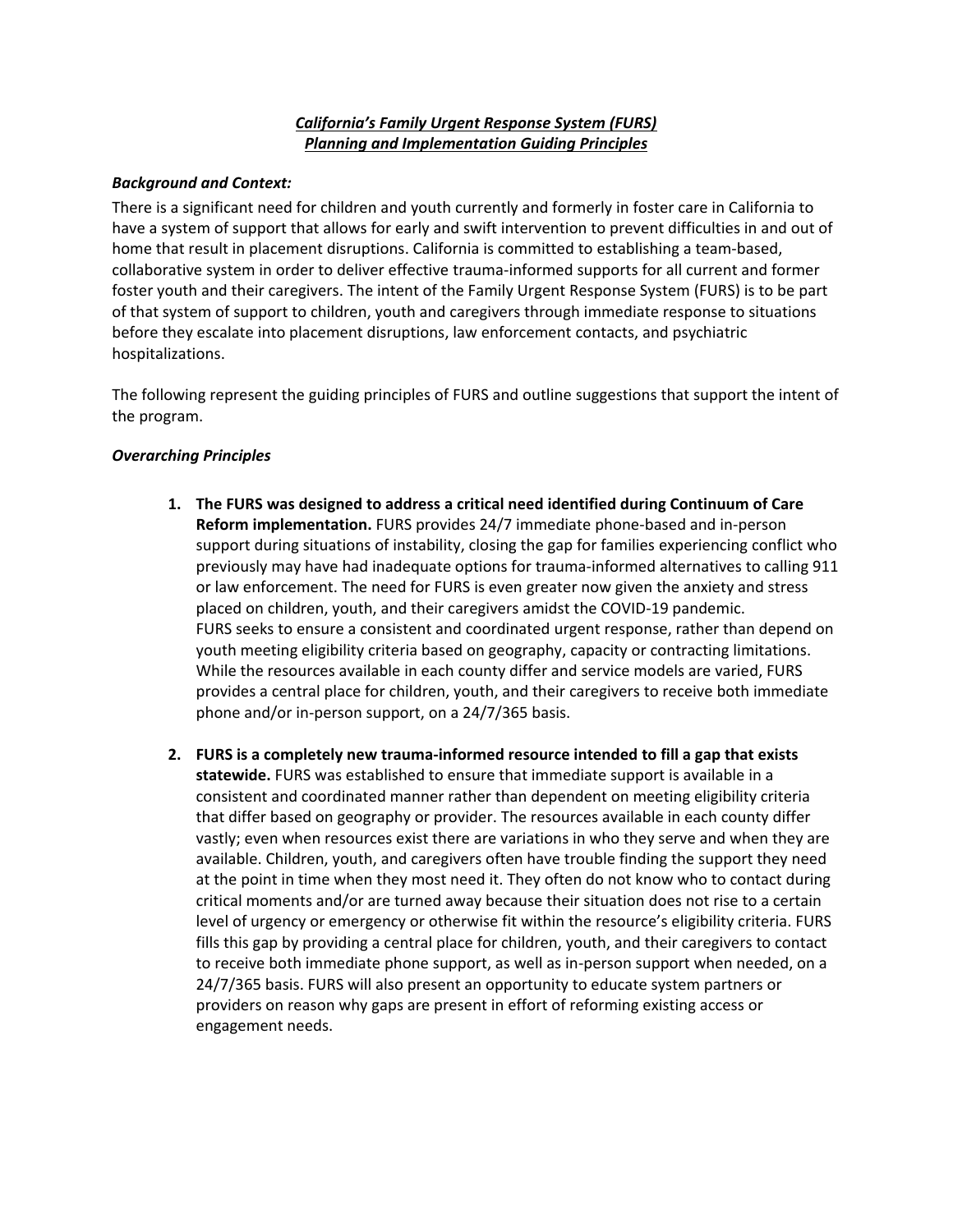- **3. The goals of FURS are broad.** FURS is intended to provide immediate, trauma-informed support to current and former foster youth and their caregivers and work closely with their CFT, if applicable, in a broad array of circumstances in order to:
	- Improve child and youth and family outcomes;
	- Improve retention of current foster caregivers;
	- Help maintain children and youth in their current living situations and reduce placement moves;
	- Improve the trust and relationship between the child or youth and their caregiver;
	- Connect children or youth and their caregivers to existing services in their communities;
	- Reduce psychiatric hospitalizations, law enforcement contacts, and placement in congregate care facilities;
	- Promote stability for youth in foster care, including youth in extended foster care; and
	- Provide children and youth and caregivers with the tools that they need to heal from trauma and to thrive.
	- Reduce the rate of re-entry of former foster youth back into out of home care
	- Seamlessly coordinate existing teams and their services and in the event that services need to be added, provide the appropriate linkage for longer term support.
- **4. FURS is available for a variety of situations of instability.** Instability is defined broadly to include situations involving tension and conflict and does not require the youth to be the presenting problem or that a mental health related issue be present. In fact, a child or youth **does not need to meet any clinical criteria** for the caregiver, child, or youth to receive phone or in-person support through FURS. By providing support early on, FURS seeks to prevent conflicts from escalating and leading to a crisis or disruption in the relationship between the child or youth and their caregiver. The FURS statewide hotline and county mobile response systems must also be prepared to respond to a variety of situations including, but not limited, to those exhibiting behavioral health needs or mental health crises as part of the continuum of situations of instability.
- **5. FURS is available to current and former foster youth and their caregivers.** "Current or former foster child or youth" is defined to include "a child or youth adjudicated under Section 300, 601, or 602 and who is served by a county child welfare agency or probation department, and a child or youth who has exited foster care to reunification, guardianship, or adoption. A current or former foster child or youth shall be eligible for services under this chapter until they attain 21 years of age." There is no time restriction on when an exit must have occurred for a former foster youth. For example, a 17-year-old former foster youth adopted, reunified, or appointed a legal guardian at 2 years old can still access FURS. In doing so, FURS can be a means by which to reduce the rate of re-entry of youth into the foster care system and out of home care. A "caregiver" is defined as "a person responsible for meeting the daily care needs of a current or former foster child or youth, and who is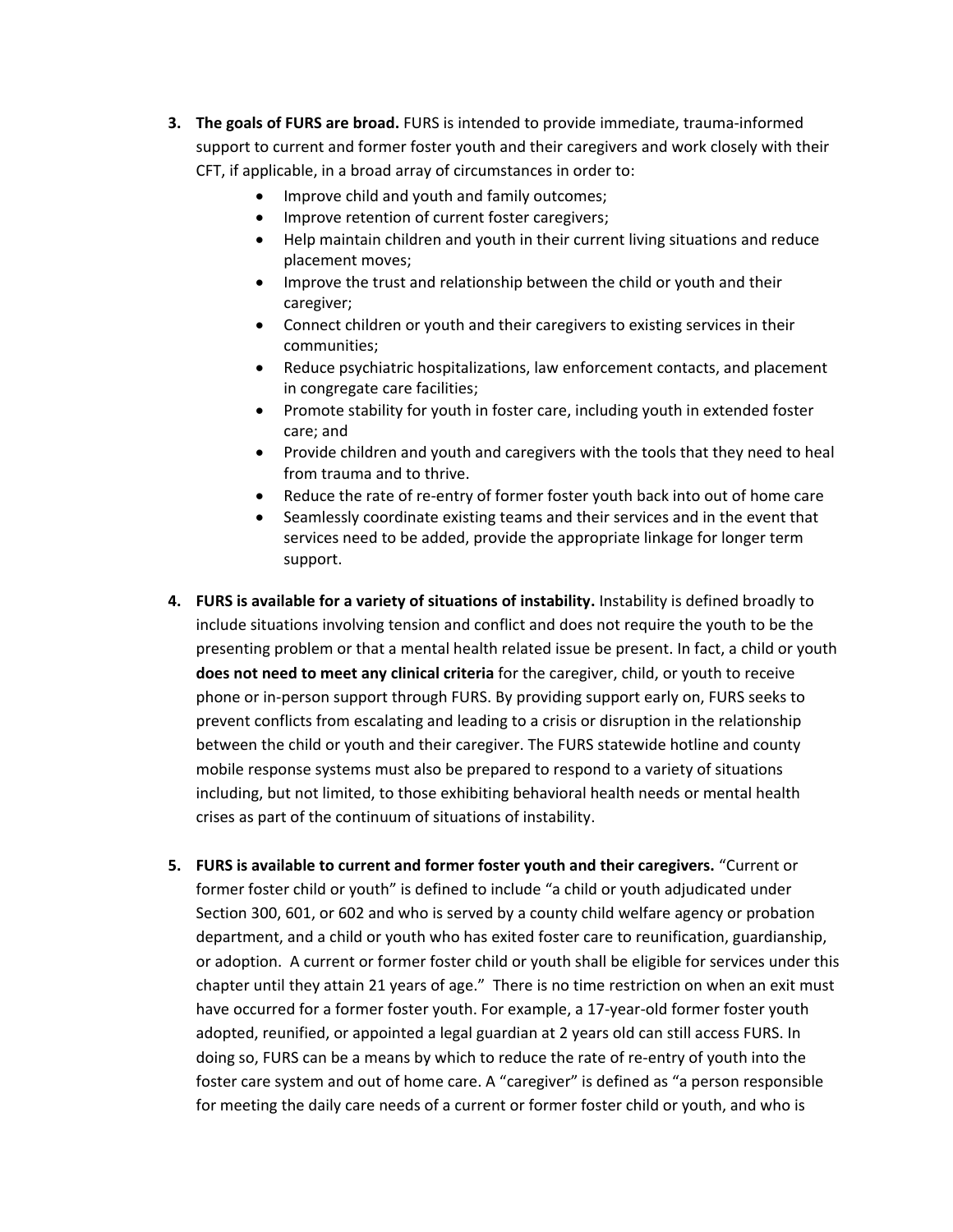entrusted to provide a loving and supportive environment for the child or youth to promote their healing from trauma." Caregiver is defined broadly and includes individuals beyond a parent who are acting in a caregiving role.

**6. All mobile responses will be considered urgent unless the caller specifically indicates that they do not want the response to be immediate.** The urgent versus non-urgent classification of FURS response should NOT be considered comparable to the immediate vs. 10-day response concept of the child abuse and neglect hotline or the definition of "urgent" as applied in the provision of covered mental health services within Medi-Cal, which are based on a specific set of criteria established within those respective programs and related policy. The purpose of FURS is to provide a child or youth and their caregiver with support at the time they identify they need it to achieve the goals listed in principle #3. A youth or caregiver experiencing instability to the point of asking for immediate support through FURS is likely at some risk of placement disruption. Providing immediate support and intervention will help reduce the likelihood of a placement disruption and the additional trauma that might result.

Given the broad aims of FURS, all FURS mobile response referrals should be considered urgent unless the caller requests otherwise. This means that situations not traditionally considered emergencies will still require an urgent mobile response. The required time frame for an urgent response is within one hour. When there are extenuating circumstances that prevent the county mobile response team from beginning to provide inperson support within one hour, they shall not exceed 3 hours to respond. The required timing for a non-urgent response is the same day within a 24-hour period. The mobile response teams should track their response time and document explanations of the extenuating circumstances when the response cannot occur within one hour.

## *Warm Handoff / Referral for In-Person Mobile Response:*

**7. The FURS statewide hotline will handoff all calls needing an in-person mobile response to the local single point of contact for the FURS mobile response system.** Each county or region of counties must identify a single point of contact to receive a warm handoff from the statewide hotline when a referral for in-person mobile response is needed or desired. FURS hotline staff will handoff all mobile response referrals to the identified FURS single point of contact for the county or region. The single point of contact is expected to then send a mobile response team that includes team members with the appropriate skill set and background to address the situation of instability, on a 24/7 basis, without transitioning the caregiver, child, or youth to another phone number. More information is provided in guiding principle eleven about the ability to share resources between an existing mobile crisis unit and the mobile response system created pursuant to FURS.

The Statewide Hotline staff will be trained to make determinations of calls that require a high-level emergency response and will take the appropriate action to connect the caller to the necessary services. However, even in situations that are psychiatric in nature and could benefit from a mental health intervention, a referral to the mobile response team may be sent as a secondary response. The statewide hotline staff will follow-up with the caller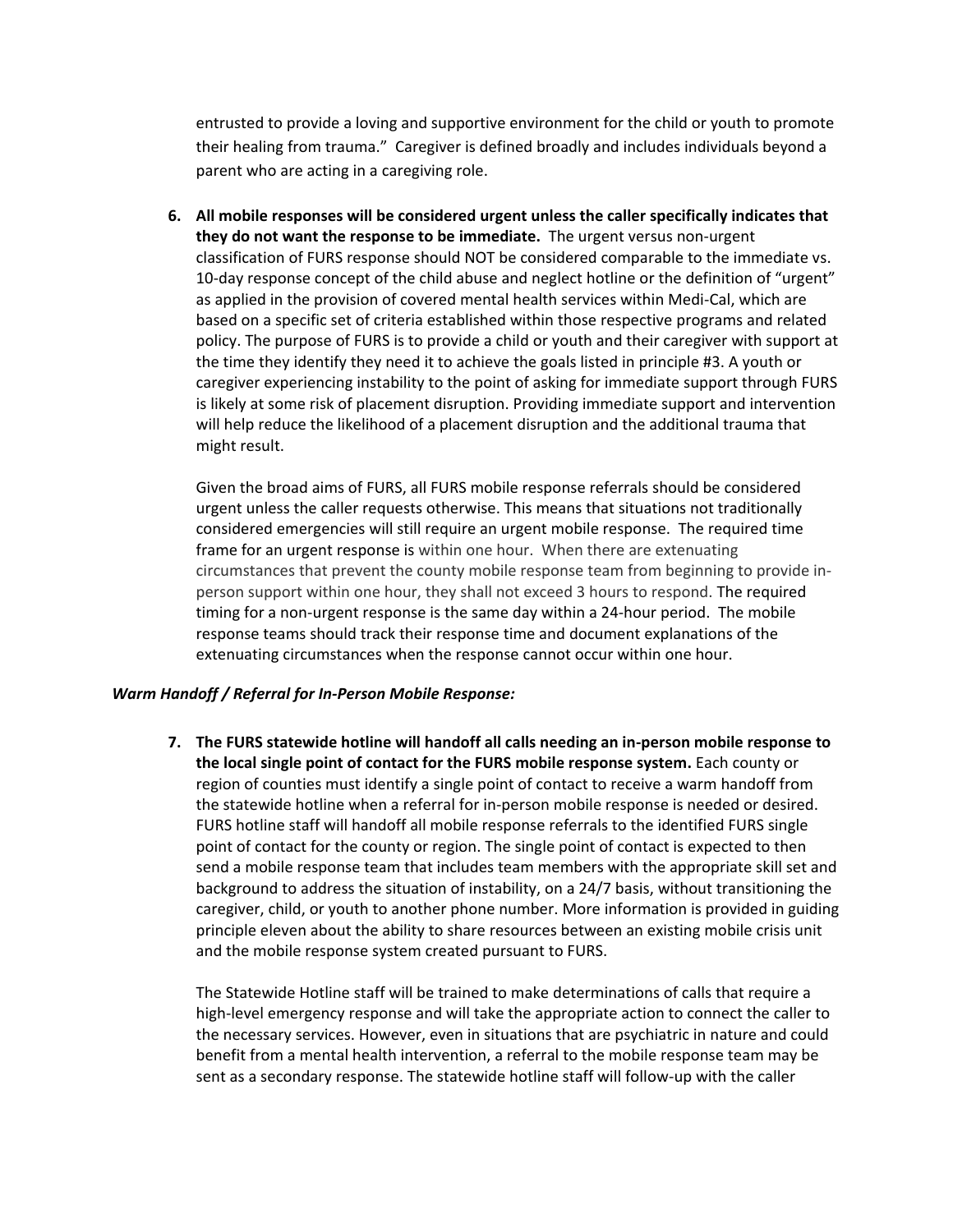shortly after emergency services are engaged to assess the need for a mobile response for further support.

- **8. Not all calls to the statewide hotline will necessitate a referral for in-person mobile response.** Trained counselors at the statewide hotline will provide the caregiver, child, and/or youth with support in deescalating and addressing their situations of instability, resolving conflicts, and assessing risk and safety. The required FURS response will depend on the individualized circumstances of each call and the desires and needs of the caregiver, child, or youth after receiving phone support. When a mobile response is not needed or desired, the hotline staff can still help with connecting the caller to other local resources they may need. In the event that the child or youth is connected to a CFT, the counselor will try to coordinate and collaborate with established CFT safety plans, child and family plans, providers or natural supports who are part of the CFT, while ensuring no delay in receiving needed phone or in-person support.
- **9. A warm handoff allows for the transfer of key information to avoid a second triage before in-person support is provided.** During a three-way call with the caregiver, child or youth, and the contact for the county or regional mobile response system established pursuant to FURS, the statewide hotline staff will share information gathered during the call, including information on whether an urgent or non-urgent response is needed and any identified risk or safety concerns. The three-way call allows for the transfer of information from the hotline to the mobile response system without requiring information to be repeated or a new triage process. The county or regional mobile response system will utilize the information received to identify response team members with the appropriate skill and training to provide in-person support. Before disconnecting from the youth and/or caregiver, the county will inform them who will be responding.
- **10. The single point of contact for a county or regional mobile response system should not be the CPS Child Abuse and Neglect Hotline.** A child, youth, or caregiver needing an in-person mobile response through FURS should not be routed through a CPS hotline in order to receive support through FURS. Youth and caregivers have expressed fear that a call to the FURS statewide hotline for support may result in a CPS investigation or the child's removal from the home. When there are no allegations of abuse or neglect, using investigators to respond to calls or routing calls to a local CPS hotline is likely to cause fear and anxiety for families and increase trauma, as well as deter families from reaching out to FURS for needed support.

Reports of abuse or neglect received by the FURS Statewide Hotline or County Mobile Response Team will be referred to the appropriate CPS Child Abuse and Neglect Hotline. Both statewide hotline staff and mobile response team members are mandated reporters and will refer any reports of abuse or neglect potentially needing investigation to the appropriate CPS hotline. Investigating abuse and neglect is not within in the scope of the Mobile Response Team.

## *Planning Considerations, Systems of Care and Contracting:*

**11. Having counties determine what exists in their local community and describe in their plan if and how they will share resources, helps ensure the coordinated system envisioned by**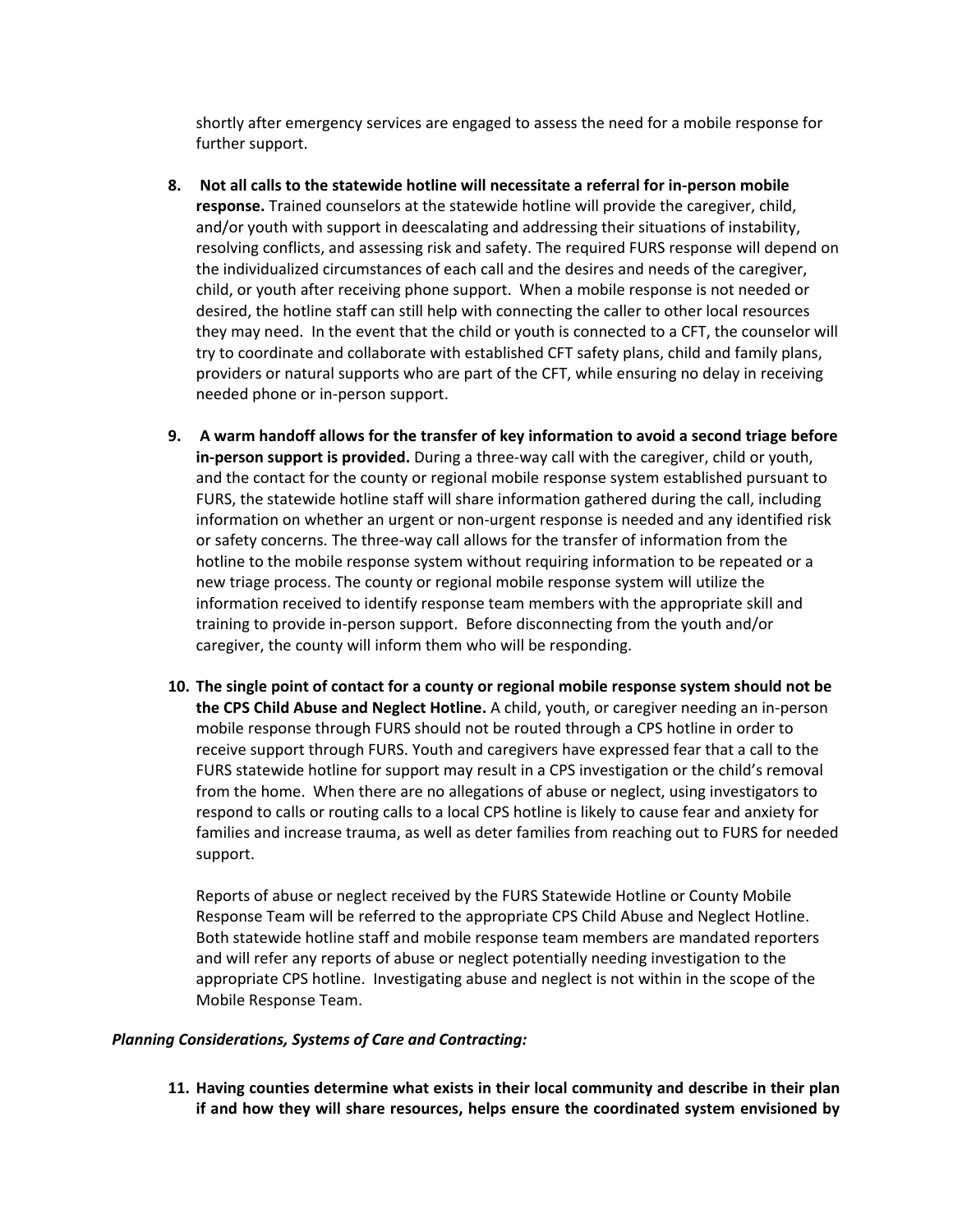**FURS is achieved.** Each AB 2083 Interagency Leadership team should be aware of and supporting the FURS plan development. When developing their joint mobile response systems required pursuant to FURS, county child welfare, probation, and behavioral health agencies may consider sharing resources between any existing mobile crisis unit and the newly created FURS mobile response system.

At the local planning level, county agencies choosing to share resources will need to identify how they will share both the programmatic and fiscal resources, where gaps exist in who is served by existing crisis units, and how those gaps will be filled. For example, they must keep in mind that their existing mobile crisis units may have limitations in the hours they provide in-person support, who they serve, the geographic area served, and other differences from what is required by FURS. In their coordinated plan, the county or region of counties will need to describe how their FURS mobile response system will respond to the broad continuum of situations of instability, including mental health crises, 24 hours a day 7 days a week.

- **12. Continuum of Care and Service Coordination are Critical.** FURS services must assure timely connection to existing Child and Family Team (CFT) planning and service delivery, when applicable. If FURS interventions are not well coordinated with ongoing teams, significant treatment disruption and adverse youth outcomes may occur.
- **13. County mobile response teams are expected to coordinate with existing providers or professionals involved with a caller but should not delay or decline to provide immediate in-person support on that basis.** While children, youth, and caregivers should be encouraged to contact any current provider, social worker, or probation officer for support during situations of instability, there is no requirement that they do so before receiving a mobile response through FURS. There may be times when professionals are not available or cannot be quickly reached or when a child, youth, or caregiver may have chosen to reach out to the FURS statewide hotline because they wanted support from someone else. Moreover, FURS can be a resource for social workers or probation officers who may need immediate help in supporting their families and children or youth during situations of instability. When responding to a child, youth, or caregiver, the mobile response team can educate them about reaching out to their existing providers or resources, such as their CFT based safety and crisis planning information, in future situations of instability.

### *Team Composition and Model Development:*

- **14. Law Enforcement should not be included as part of the mobile response team.** One of the goals of FURS is to reduce and prevent law enforcement contacts and calls to 911. Therefore, police officers should not be members of the county mobile response teams. The statewide hotline will only involve 911 in circumstances when it is unavoidable due to an identified high risk of harm. When involving 911, the statewide hotline may also make a referral to the county mobile response system, when safe to do so, so that a mobile response team may simultaneously respond to ensure a trauma-informed response.
- **15. Peer partners and those with lived experience should play a critical role as a member of the mobile response system.** As child welfare, probation, behavioral health agencies and community service providers have worked towards authentically engaging the voices of children, youth, parents, and families, the integration of peer partners into child and family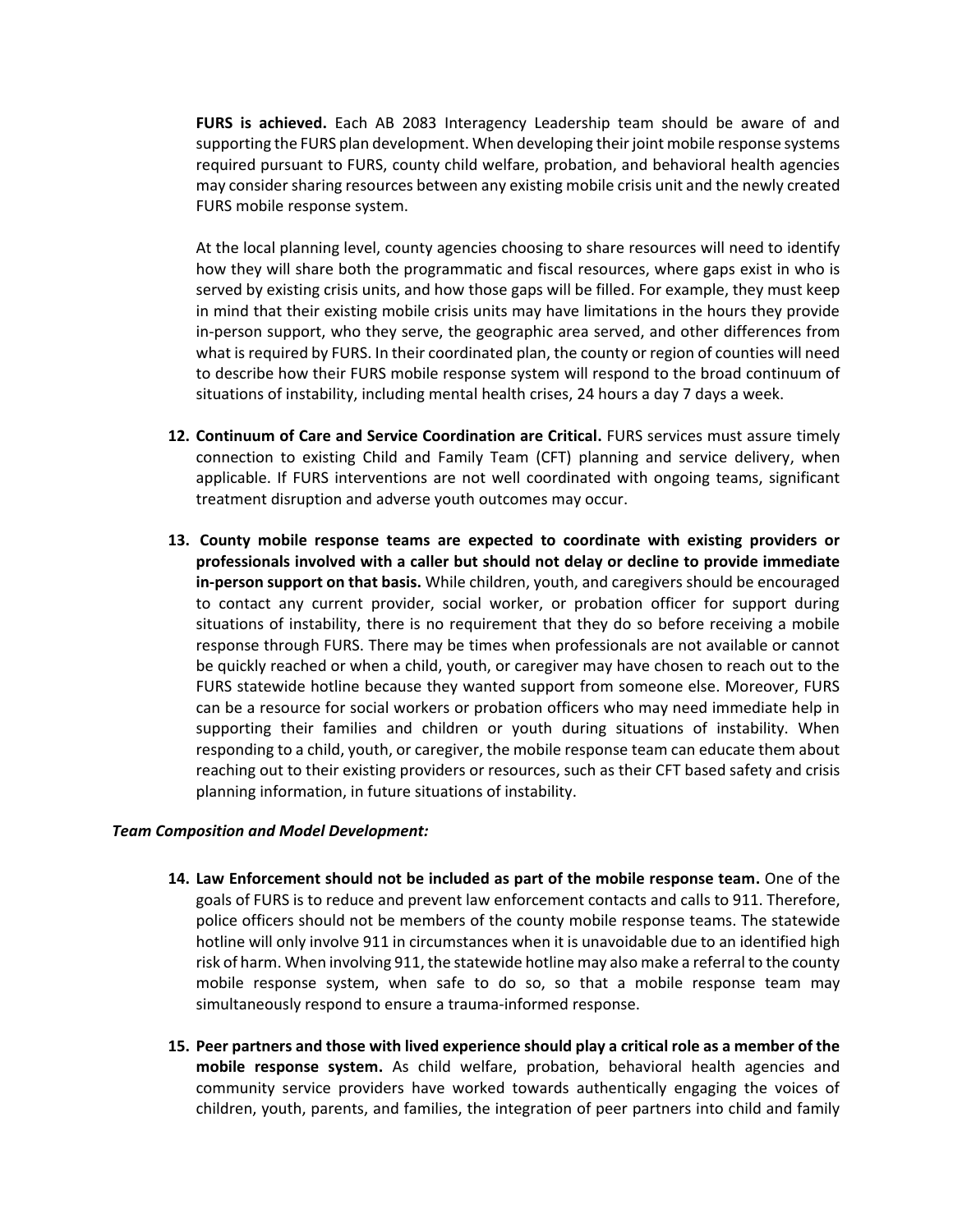serving programs has emerged as a central value and practice of engagement. Youth and caregivers who have been involved in the development of FURS, have consistently expressed the importance of including youth peers and parent peers with lived experience in the mobile response team. They have emphasized that including peer partners will help improve their level of comfort and trust with the process and may ultimately improve the likelihood of success. Counties should consider having youth and parent partners available to provide support.

- **16. The mobile response team is a multi-person team**. An ideal model will often involve situations where team members include crisis-intervention clinicians, peer partners, youth advocates, and other support professionals or paraprofessionals, including resource coordinators, who are uniquely positioned to address situations of instability. In many scenarios, two team members will be needed, in order to have one team member who can meet individually with the caregiver while another team member meets with the child or youth. Counties should develop policies for when more than two people should go in-person and exceptions when only one person may be needed.
- **17. The mobile response team must be trauma-informed and view the family as a global unit rather than viewing the child as a problem to be solved.** Youth currently and formerly in foster care have expressed that they often feel like existing resources to address situations of instability make the youth's behavior the focal point of the discussion rather than exploring how all the members of the family contribute to the challenges. FURS is intended to remove blame, facilitate discussion between the youth and the family, identify ways to reduce the immediate tension, and determine a plan to utilize local resources to further strengthen the family long-term.
- **18. The mobile response system must be culturally competent and responsive**. Counties or regions of counties should examine their local populations to assess whether they have adequate levels of staff who can communicate in the languages spoken by the communities they serve and that are reflective of their communities. They should also develop a plan for how they will communicate with families in other languages if/when mobile response staff who speak the child, youth, or caregiver's language are not available to respond as part of the in-person team.

### *Training and Minimum Education of Mobile Response Team Members:*

- **19. The qualifications and experience of those conducting the trainings is extremely important.** Trainings should be provided by trainers or include presenters with real experience on the topic. Additionally, youth and caregivers should be incorporated into trainings, when appropriate, and consulted in the development of the training.
- **20. All mobile response team members who will be providing in-person support should receive the same core training.** Ensuring staff are well-trained and have the skill necessary to provide trauma-informed support to children, youth, and caregivers is critical. The mobile response system should provide both onboarding and ongoing training with opportunities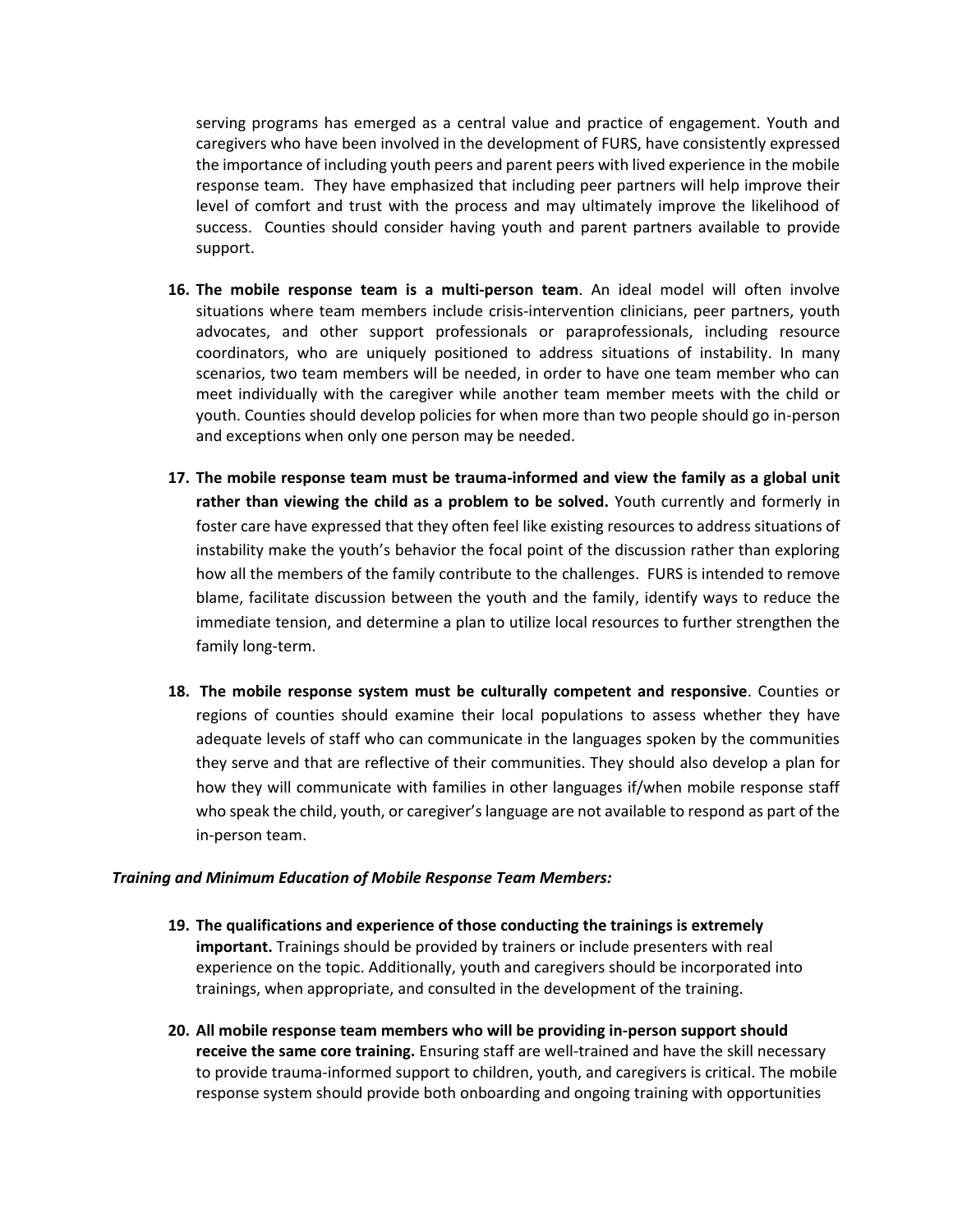for mentoring or shadowing, individual supervision, group team meetings, and hands-on learning opportunities. Due to a likelihood that staff will come with varying levels of experience, the county should develop a training plan tailored to the individual needs of the new mobile response team member. Per statute, mobile response systems created pursuant to FURS must consist of individuals with specialized training in trauma of children or youth and the foster care system on the mobile response and stabilization team. Please see Attachment A for a list of recommended training topics.

**21. Counties should consider requiring professional staff hired for FURS to have a minimum number of years of child welfare or similar experience.** In addition to providing both onboarding and ongoing training and support to team members, counties should consider requiring that professional staff hired should have a minimum number of years of experience working with children and youth who have experienced trauma, families, and/or in the child welfare field.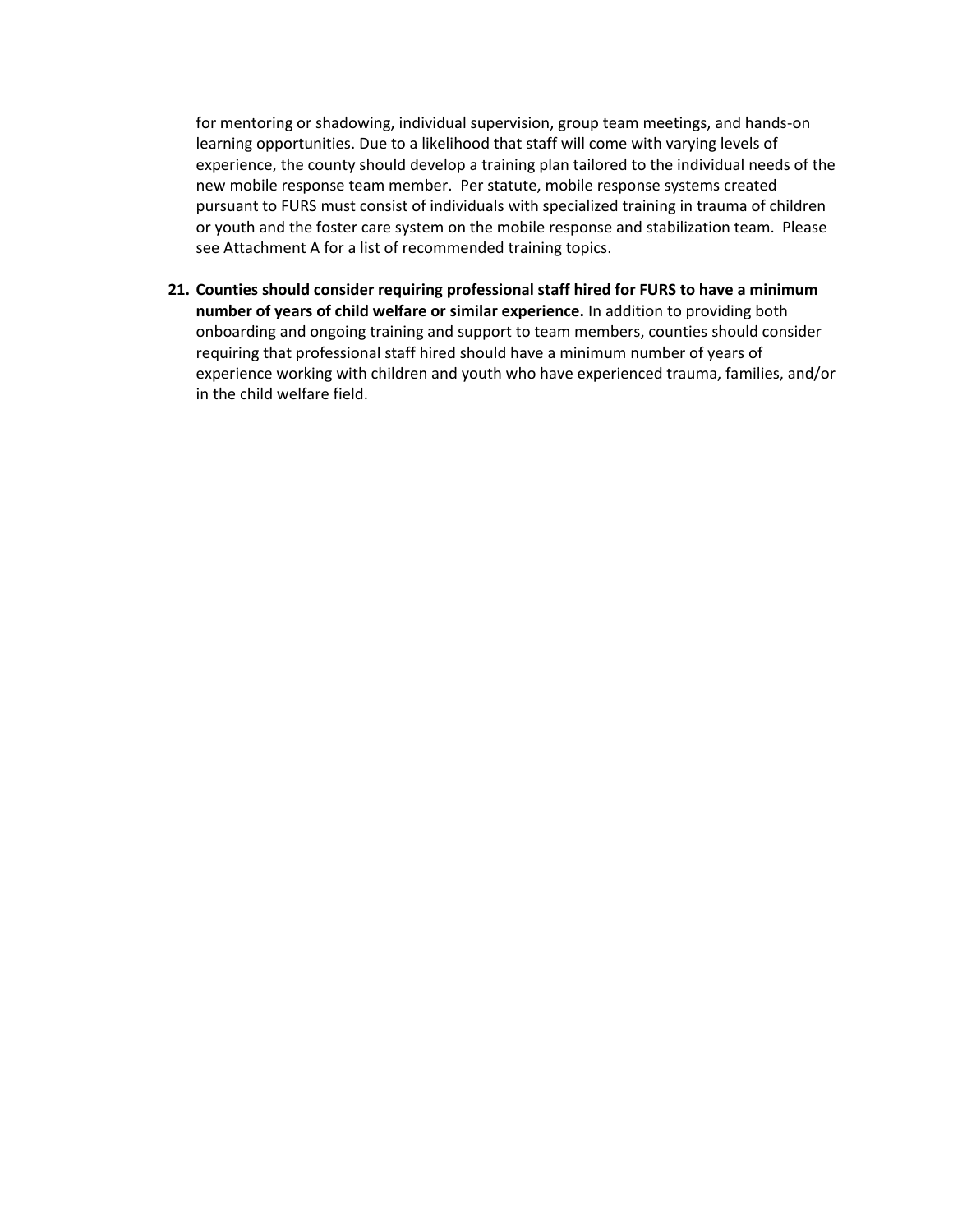# *Attachment A - Proposed Training Topics*

# *Foundational overview*

- 1. Overview of FURS
- 2. Overview of child welfare system
- 3. Overview of probation system
- 4. Understanding Child Abuse and Mandated Reporting Laws
- 5. Child and Adolescent Development (Brain Development)
- 6. Cultural competency & Humility
- 7. Foster youth rights
- 8. Wraparound
- 9. Integrated Core Practice Model
- 10. Confidentiality

## *Operations/Administrative related to local mobile response system*

- 11. Documentation and Data Collection Requirements
- 12. Case Management and Technology Platforms
- 13. Resources Available in the Local Community
- 14. Overview of the County or Region's Single Coordinated Plan

## *Trauma*

- 15. Childhood Trauma
	- a. Impact of Childhood Trauma, Loss, and Grief
	- b. Trauma-informed Care
	- c. Trauma-Informed Services
- 16. Secondary/Vicarious Trauma and Self Care

## *De-escalation, Conflict Resolution, and Building Healthy Relationships*

- 17. De-escalation and Conflict resolution
	- a. Healthy Coping Skills
	- b. Positive coaching/behavior modification techniques
- 18. Crisis intervention
- 19. Suicide Prevention
- 20. Safety Planning
- 21. Assessment/triage
- 22. Youth Mental Health First Aid
- 23. Management of Assaultive Behaviors/Pro-ACT training

## *Communication and Engagement*

- 24. Engagement and Motivation Skills
- 25. Motivational interviewing